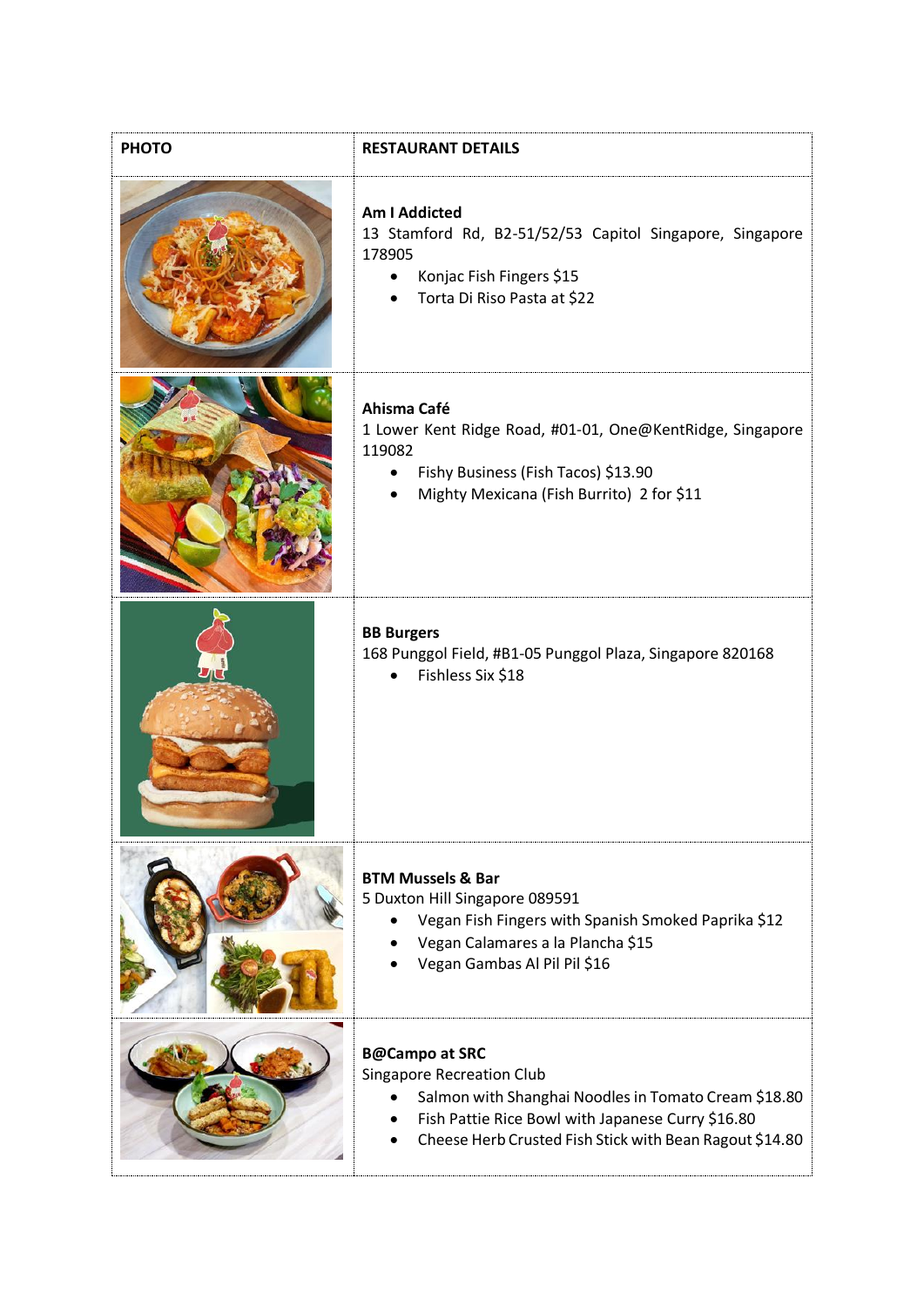| <b>Bangkok Jam</b><br>All Bangkok Jam Outlets<br>Deep Fried Fish Sticks Dipping with Plum Sauce \$13.80<br>Stir Fried Crispy Chicken with Sweet And Sour<br>Sauce \$14.80<br>Clear Tom Yum Prawn with Herbs \$12.80<br>Steamed Squid with Chilli Lime Dressing \$15.80<br>Green Curry Seafood with Thai Brinjal \$14.80                                                                                                        |
|--------------------------------------------------------------------------------------------------------------------------------------------------------------------------------------------------------------------------------------------------------------------------------------------------------------------------------------------------------------------------------------------------------------------------------|
| <b>City Hot Pot</b><br>All City Hot Pot Outlets<br>Plant Based Vegetarian Set \$25.99                                                                                                                                                                                                                                                                                                                                          |
| <b>Esseplore</b> (Ready-to-eat meal delivery)<br>452 Race Course Road Singapore 218696<br>Plant Based Grill Calamari and Prawns, Romsco, apple,<br>Mirco Herbs<br>Plant Based Salmon Tartare, Tomato Sauce Salsa,<br><b>Pickled Cucumber</b><br>Plant Based Chicken, Soft Tortilla, Burnt Corn, Avocado,<br><b>Tomato Sauce</b><br>Dishes are available to order here:<br>https://www.esseplore.cooking/collections/vegetarian |
| <b>GreenDot</b><br>All GreenDot Outlets<br>Konnyaku Fish Fingers w Tartar Sauce \$7.90                                                                                                                                                                                                                                                                                                                                         |
| <b>Holy Crab</b><br>13 Stamford Rd, 01-85 Arcade @ Capitol, Singapore 178905<br>See-Food Hot Stone Tofu \$28<br>Sandy Beach Satay BeeHoon \$16<br>Sweet & Sour Chicken \$28                                                                                                                                                                                                                                                    |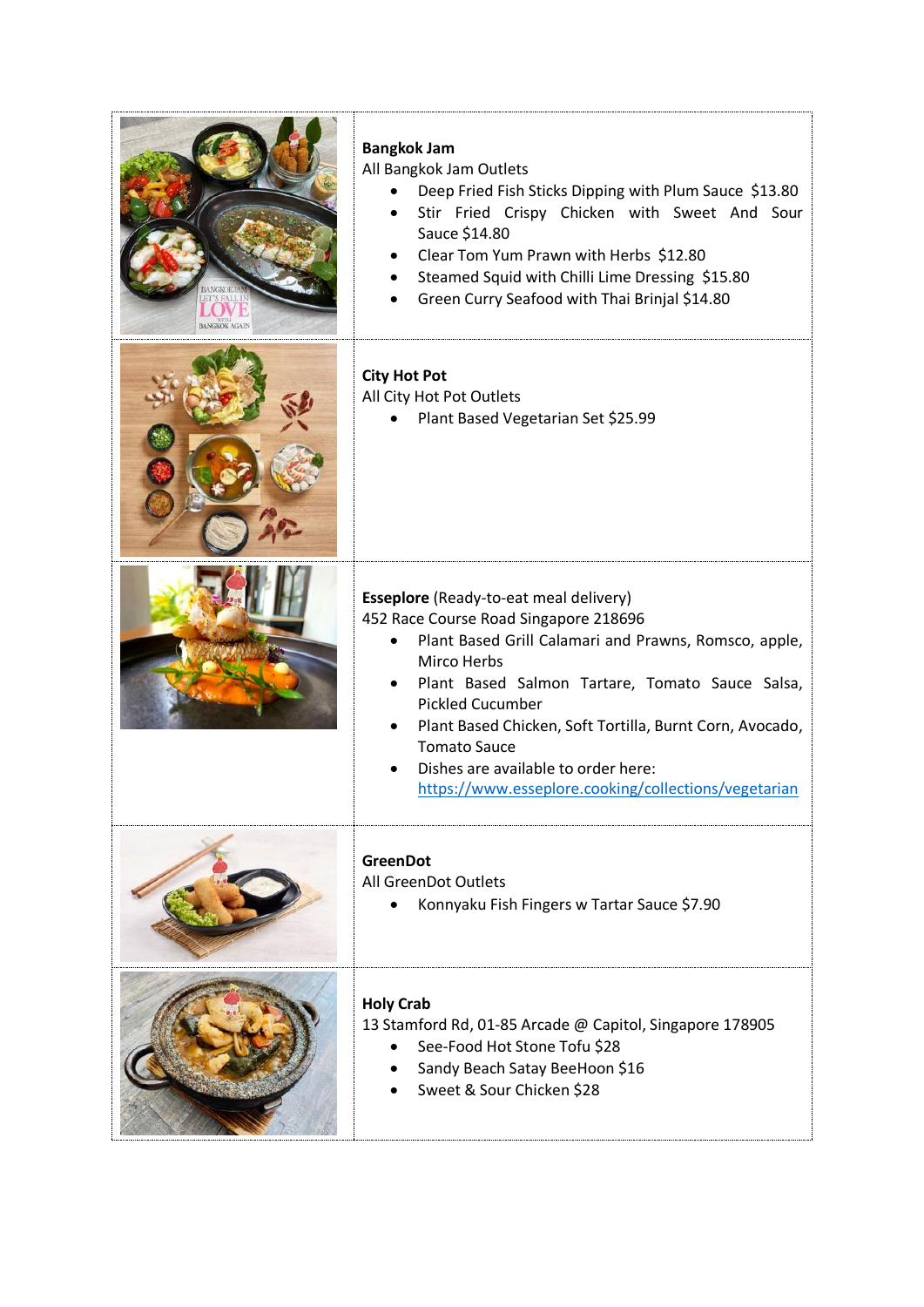| Lotus<br>03 Irrawaddy Road, #02-07 Royal Square @ Novena Singapore<br>329566<br>Firecracker Popcorn Chicken w Sichuan Peppercorns<br>\$18.80<br>Miso Fried Rice w Salmoniee Premium Bento Set<br>\$16.90                                 |
|------------------------------------------------------------------------------------------------------------------------------------------------------------------------------------------------------------------------------------------|
| <b>Love Handle</b><br>8 Ann Siang Hill Singapore 069788<br>Crispy Fried Plant-Based Squid \$8<br>Calamari \$5 (Love Handle Butchery)                                                                                                     |
| <b>OBOY!</b><br>306 Lavender Street Singapore 338813<br>Vegan Pesky \$7.90<br>Po Boy \$8.90                                                                                                                                              |
| <b>Ola Beach Club</b><br>46 Siloso Beach Walk Singapore 099005<br>Fishiee Wrap \$22<br>Crabbiee Burger \$25<br>Squidee Bowl \$22<br>Prawniee & Squiddiee Pasta \$18                                                                      |
| Sabio by the Sea<br>31 Ocean Way, #01-02, Singapore 098375<br>Crispy Fried Fish-less Batons \$12<br>Spicy Squids Away! \$12<br>Faux Gambas Prawn Begone! \$12                                                                            |
| <b>Surrey Hills Grocer</b><br>511 Upper Jurong Road, #01-01, Singapore 638366<br>"Fish" Fingers, Dill Tartare, River Salt and Fresh Grocer<br>Lemon \$12<br>Popcorn "Chicken" and Eggless Chipotle Mayo \$14<br>Meatless Aglio Olio \$26 |